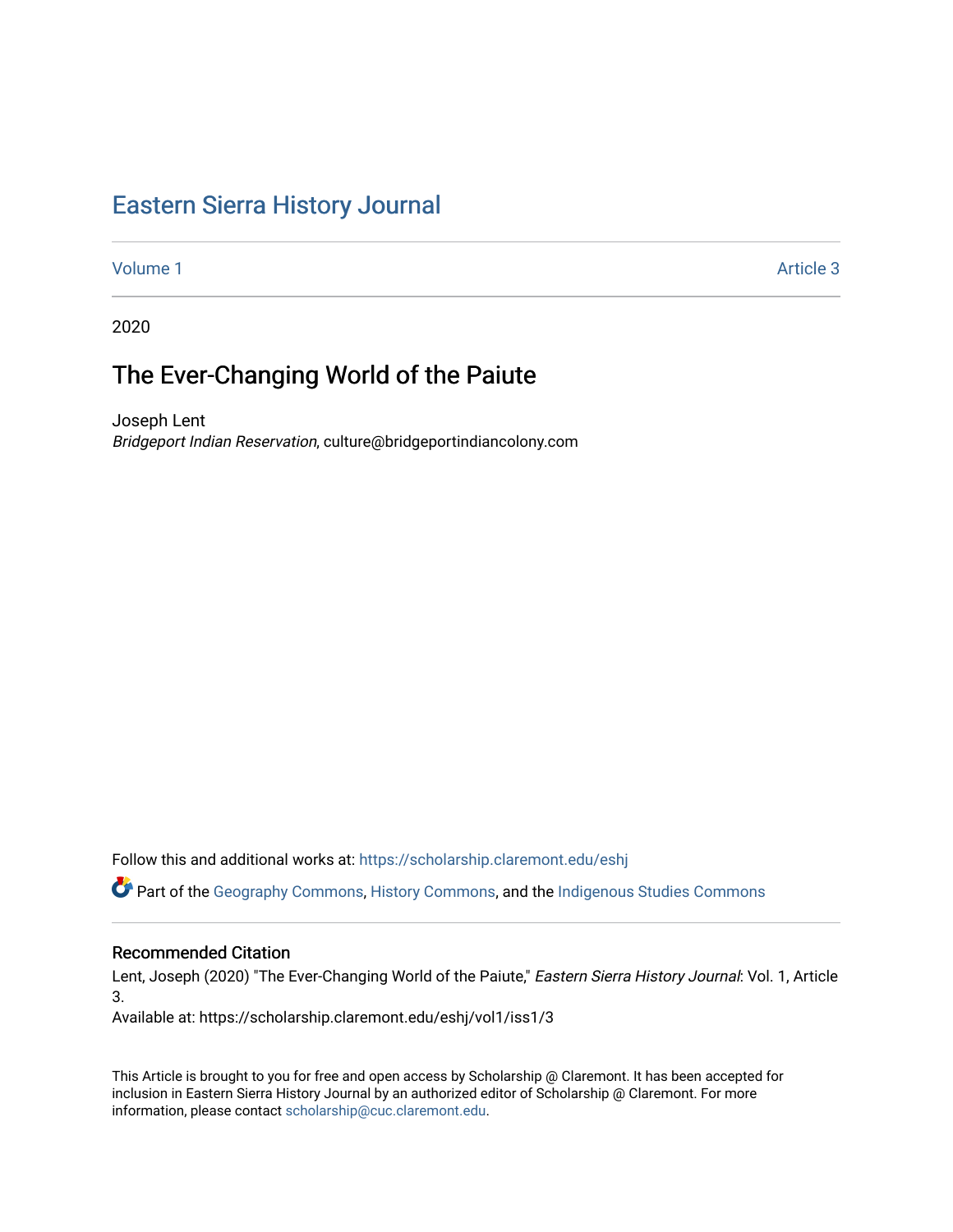## The Ever-Changing World of the Paiute

## Joseph Lent $<sup>1</sup>$ </sup>

In the early days of creation the earth was covered with water…

This is the beginning of the oldest known origin history which was orally passed down among the Paiute and Paiute-related people. It mysteriously seems to be in line with the biblical genesis of creation, but lies on a very different plane of cultural understanding and belief. The Paiutes did not possess any known form of writing to document such histories, and thus the way we relate our origins are through the passing down of "oral history." Many times this history has been referred to by non-Native people as, "stories, tales, myths," and "legends." These types of words denote fiction and a falsification of real events; which is why we, as Native People, attempt to no longer use such terms when relating our history.

Although there was no written account of creation, as a person who comes from the so-called "western education" may view as such, there were however many localized monuments which denote creation origins and oral history. Mountains, canyons, valleys, and lakes all reflect points of contact of such origins; for instance: the mountain where this happened, the lake where such and such originated, the canyon that was carved out by so and so, and the valley where the people once congregated before such and such took place. The entire landscape within Paiute country was rolled out like a monumental history scroll, and the people knew how to read it. In the winter time, month long histories were recited little by little, one piece at a time, night by night. Before the coming of the whites and the disruption of this culture took place, all children were well educated and informed on the ties between their race and the homeland in which they dwelt. The tie between the people and the land was of such intimate bonding that it continues to remain a hurtful subject when our people remember their forceful removal from it; all the while witnessing the destruction and imbalance imposed upon it through development projects and mismanagement.

## Paiute?

When we say "Paiute," we are actually referring to the *Numu*; the accurate title of ourselves for ourselves. *Numu* is a singular/plural pronoun which translates to the word used for people, person, and is used as well in any reference to a human being. We have come to accept the term Paiute when speaking English so that those with whom we work and are in the process of educating will not get confused. When we say, "Paiute related people," it is understood that the Paiute have preceded from a larger body of ancient people all which hold a connection to what has become a vast language family. Non-Natives have classified this family as Uto-Aztecan, and within this language body there are yet more categories, or stocks, such as Numic, Takic,

<sup>&</sup>lt;sup>1</sup> Joseph Lent is Northern Paiute heritage. He has lived in the Eastern Sierra region between Big Pine and Coleville for most of his life and has spent extensive amounts of time with "Elders," listening and learning the oral traditions and history of the Paiute people. In July of 2016, he was hired by the Bridgeport Indian Reservation as the Tribal Historic Preservation Officer where he has taken on a greater role in the preservation of his culture; one of the main goals of this position being outside education to non-Native peoples.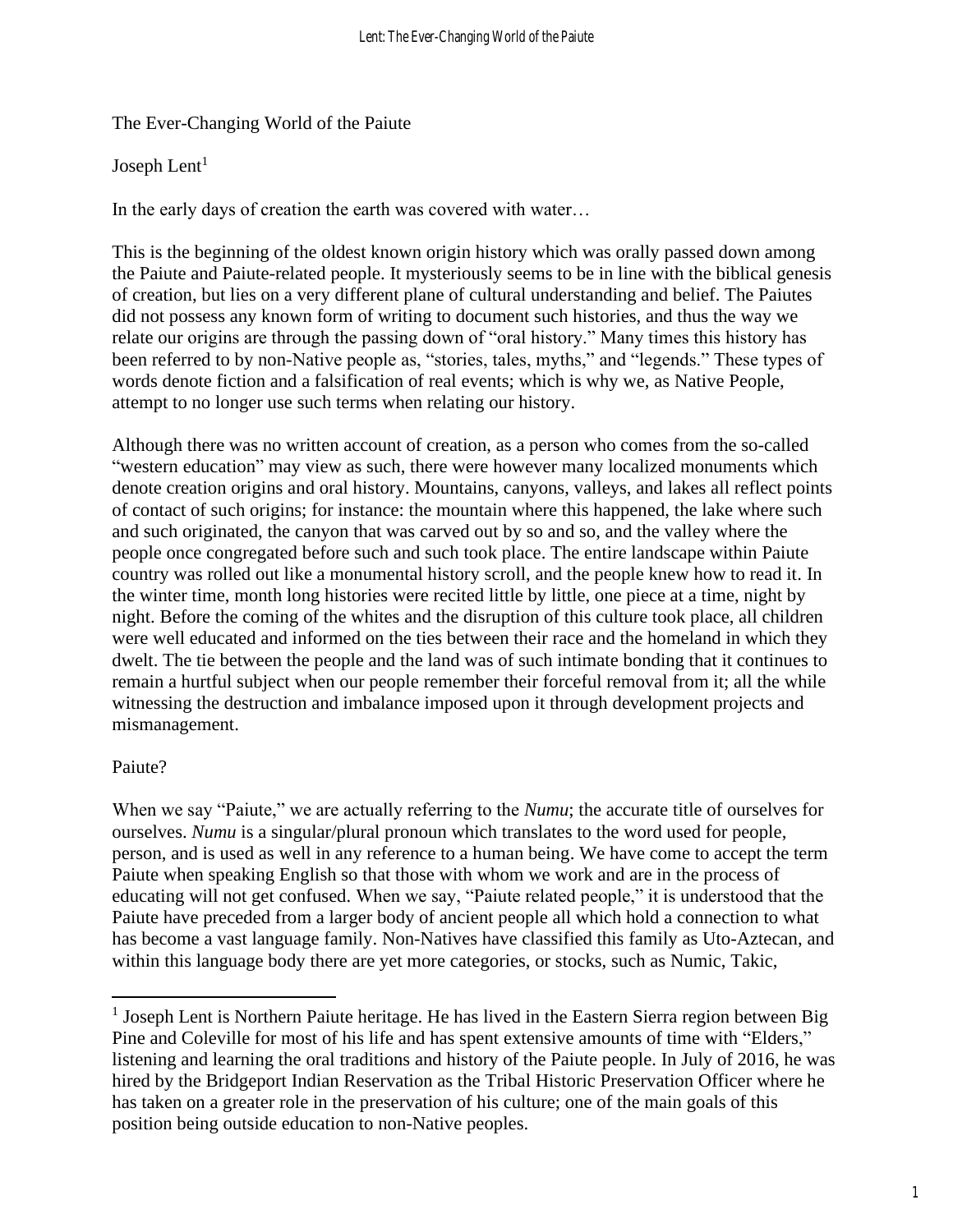Tubatulabal, Hopi, and many, many more; including the Aztecans which once inhabited modernday Mexico. These classifications, however, are not recognized by the Native people themselves, who do not desire to be placed in such categories by their conquerors, and who do not wish to be viewed as "stock." Each Native Nation holds a specific identity within its own rights as people within their traditional territory; all being well known among the surrounding nations of Native people. When we use these non-Native classifications, it is only for the purposes of keeping Euro-Americans, who for the most part do not possess an accurate cultural understanding of the Native people, up to speed on what we are attempting to teach.

Within the classification of "Numic," a branch of the "Uto-Aztecan" family, there are the Northern Paiute and Bannock which refer to themselves as *Numu*; the Shoshone and Comanche which refer to themselves as *Newe*; the Ute and Southern Paiute which refer to themselves as *Nuwuvie*. These separate, yet related, nations of people remain closer in language and history than the rest of those contained in the broader classification of "Uto-Aztecan." Though their languages are unintelligible, they seem to reflect many root forms of vowels and verbiage, which evidently show the linguistic relationship. The closeness of early origin histories further establishes such proof of their oneness in origination. These six nations of people almost exclusively inhabit what is known as the Great Basin; the area that lies between the Sierra Nevada Mountain Range in California and the Rocky Mountains of Colorado. Of course these nations extend beyond this landscape, but the majority of their homelands lie within it. Many more nations outside of "Numic" which are classified under "Uto-Aztecan" prehistorically filled southern California and Mexico.

The majority of these Paiute and Paiute-related peoples' early creation histories all seem to stem from the same root. Another handed down early historic epic is that at one time all the people lived together in one large band. The people had become too numerous for the land to contain and so it was decided that they were to split and that each band would become their own nation of people. From that point the people that went north became the *Numu*, the Northern Paiute; the ones that went northeast became the *Newe*, the Shoshone; and those that went east became the *Nuwuvie*, the Southern Paiute. Those that stayed in the land where the rest left from became the weakest of these related people, and some believe that they did not survive the onslaught and holocaust imposed upon them by the Euro-Americans; which were very possibly the Kawaiisu. This area and point of migration may very well have been what is now known as the dry China Lake; the area in California where the city of Ridgecrest sits. It may have also been a little further south in the Mojave Desert. The evidence to suggest China Lake as such a place is the wealth of ancient cultural resources such as rock writings. The lake, now dry, seemed to be a foundational point of cultural and spiritual connection. The Coso Hot Springs area, which borders China Lake, is also another esteemed focal point that held much honor and prestige among many of these related people; this same respect continues to the present.

Keep in mind the origin histories of these Paiute people teach of a northern spread; at one time they travelled to each nation's current respective territories from the south. Western white education teach of a southern spread; nomadic hunters from Asia crossing the Bering Strait at different intervals during the ice age. Although there are proofs of such a crossing, it is not a sound holistic truth for all indigenous inhabitants of the pre-Americas; it is very racially egotistical of such theoretical promoters to suggest such. There are indigenous people inhabiting both sides of this strait, on the Russia side as well as on the Alaskan/Canadian side that speak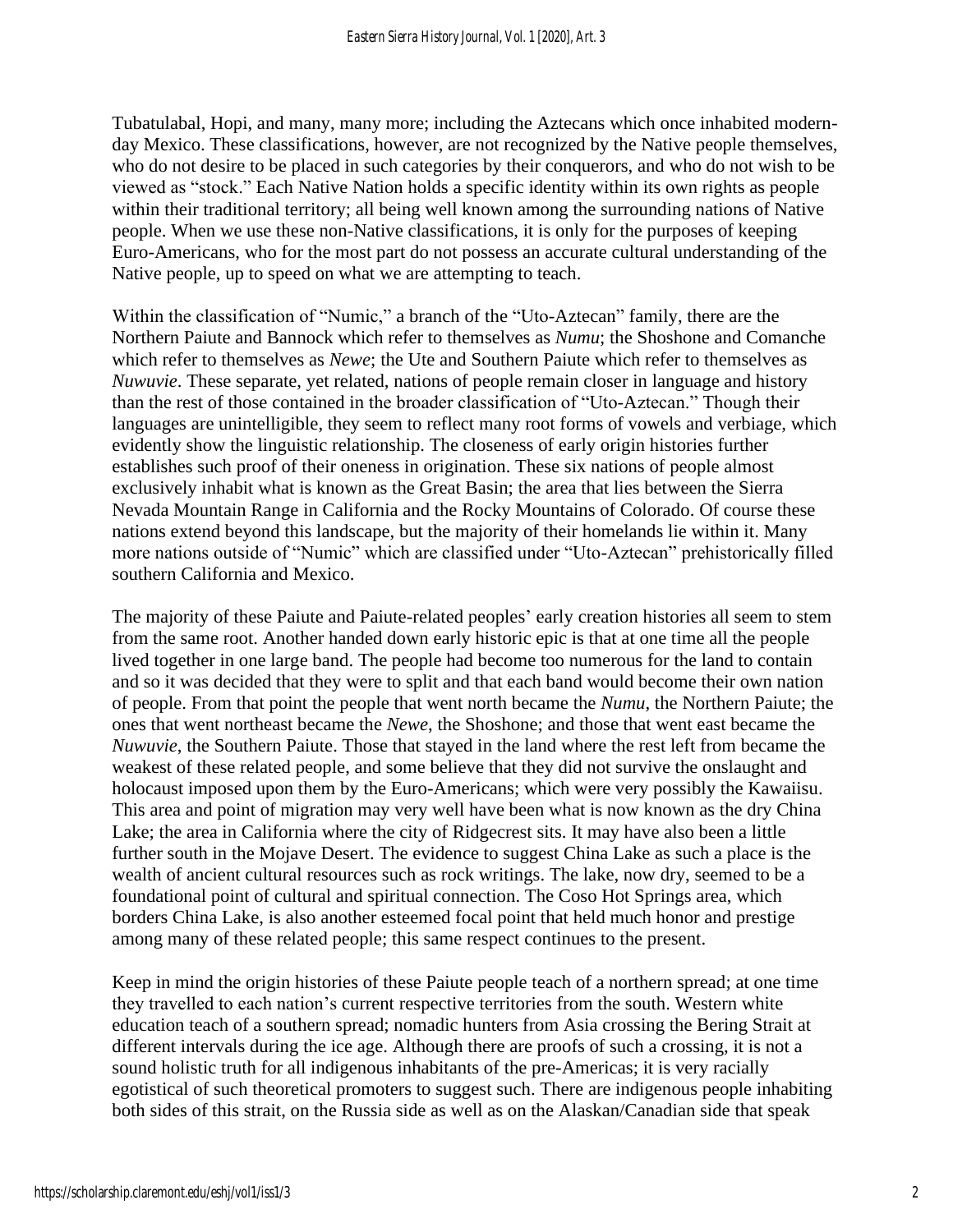similar languages; this reflects strength in the theory. The Athabaskan-related tribes are known to have migrated in from the north, but how far north; modern day Canada, Asia? It is hard to say. Such truths of this migration are archived in the traditional knowledge and history of many earlier established tribal Nations. Their invasion displaced many northwest coastal nations and even purged into the southwest, forcing nations such as the Southern Paiute, Hopi, Pueblo, and possibly the Anasazi, to relocate from traditional areas, reducing their homeland and populations. Such migrations and recessions did occur in the distant past, but they are not all inclusive of every Indigenous nation.

## Why did these Paiute related people move north and northeast?

It is very easy for interpreters of ethno-history and culture to look at a people at a certain place and time in history and suppose they had always lived and existed as currently observed. This, however, is inaccurate. The land is always changing, and for those who lived in a primitive culture, their life ways had to adapt to the conditions of nature surrounding them. Many times throughout the millenniums there would be population increases while at other times there would be population decreases. People had to move and adjust depending on resources. Some species would become extinct while others would arise and thrive. The aboriginal people of this country were of no exception. It is believed that such regressions and processions of life happened multiple times since the beginning of creation. These types of occurrences are almost impossible to track historically, which causes large grey areas to develop in Western Civilization's move to master history and its mysteries.

## Primitive people?

The word primitive is not to be construed as something lacking or less than, although many early explorers, pioneers and conquerors viewed the Indigenous people of pre-America as such. We currently live in a world where the most civilized group of people are seen as the most intelligent. The pride and supposed intelligence of mankind has led to a moral decline of its people. In primitive culture the people were closer to the earth. They appreciated family, upheld chastity and condemned immorality. Men were to be men and women were to be women, all working together to uphold the balance of family and community. Primitives further had a closer relationship with their Creator as well as with all the elements that surrounded them. They were more active and ate more healthily. Putting the two in the scales of overall balance, which side would weight out to be the most beneficial, civilized or primitive? Both have their strengths and weaknesses, but is one actually better than the other? I am not ashamed nor do I feel less than someone else if I assume the title of primitive.

Viewing what is known of early geological ages and weather patterns, it is believed that the northern hemisphere of pre-North America was enveloped in an ice age until sometime around 10,000 to 12,000 years ago. The majority of the northern half of the modern-day United States was as a tundra, being frozen and covered in ice, full of glaciers and deep snow packs. This made existence exceedingly difficult for any type of biological life forms dwelling in these frozen areas. But now let's look at what the southern half of what is known as the United States was like during this same time; it was a lush paradise. Vast lakes and inland seas; rivers and marshes, filled with many different types of animal, bird and plant species; many indigenous people inhabited these lush lands and thrived. A completely different culture and way of life was being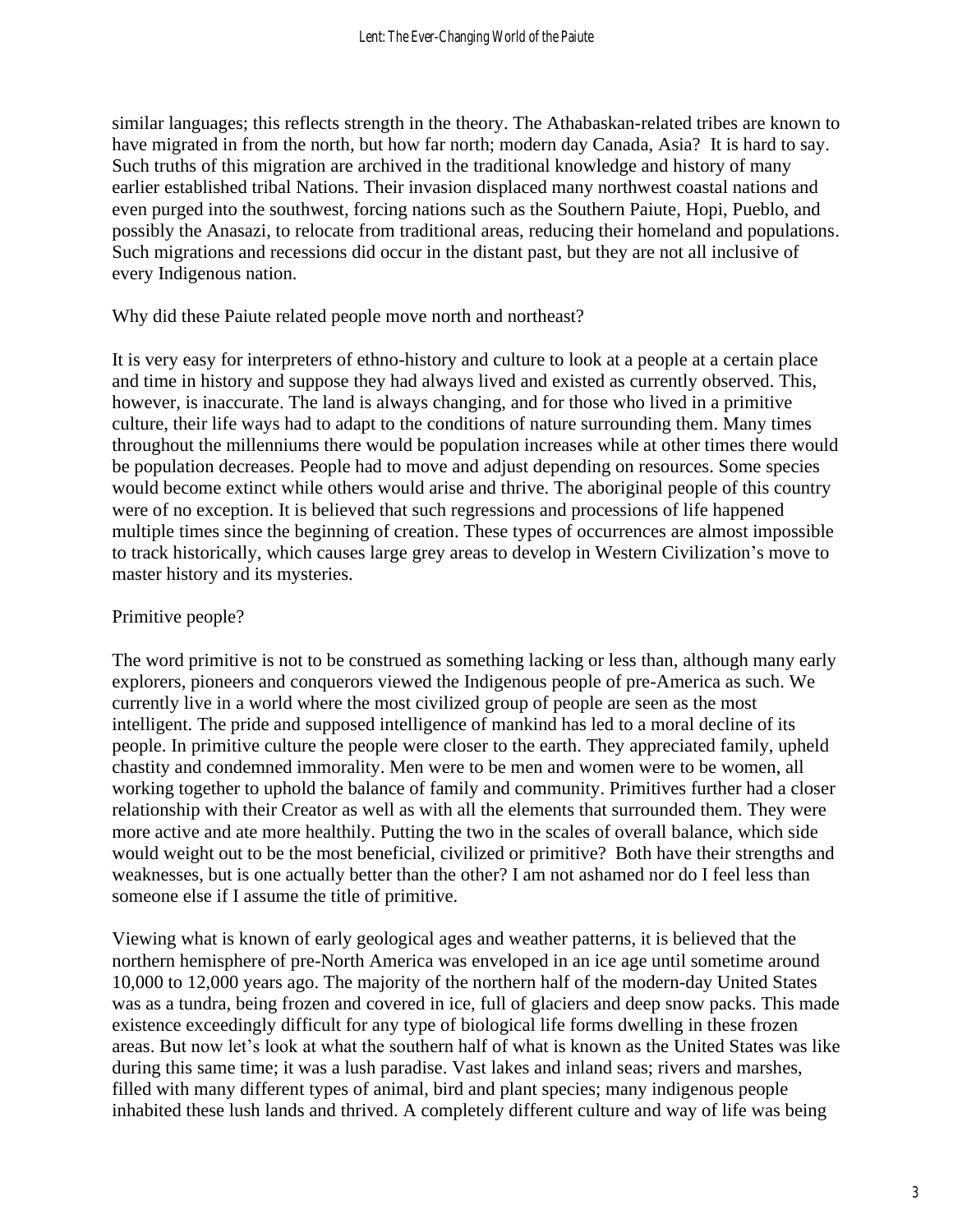promoted and sustained. A rise in industry, arts, trade, inter-marriage and sharing of traditions and resources would have been a prominent feature of the time. Songs, stories, oral histories and technology would have been recited and shared. A renaissance of cultures would have reached its climax. But then climate slowly begins to change and the cultural elements of the people begin to slowly change with it.

With the heating up the environment, the glaciers of the north began to melt and recede leaving vast pluvial lakes and rivers, especially within the Great Basin. This further may have possibly led to the formation of the Grand Canyon and other monuments, a long-lasting erosion which left behind the beautiful rock formations in the southwest. As the southern hemisphere began to slowly dry up, the northern hemisphere began to slowly come alive. This change did not happen overnight, but gradually occurred throughout the millennia. Cultures changed and adapted through an extended process of time. As the lushness of the southwest began to be replaced with drought and loss of resources, the indigenous people also conformed to the changes of the environment around them. Many began to move and follow the recession of the glaciers to the north. This is more than likely when and where the modern Paiute people began to separate and develop as a distinct nation of people.

## The "Numic Spread"?

Modern academics, anthropologists and researchers have coined the phrase, the "Numic Spread" to classify this procession of Paiute-related people throughout the Great Basin. This so called "Numic Spread" is in line with traditional knowledge and history; however, the many theories associated with this view have corrupted the truth of the matter. The problem with anthropologists is not the study of languages, culture and life ways; these are great truths which documented factual evidence among Native peoples. The main problem is when certain theories get published which are built upon fractured and incomplete foundational knowledge. These types of errorful assumptions have led to a degradation amongst academia, whom continue to build off of the same erroneous dissertations, discourses and documentations. Many of these proposed theories have distorted much of the truth of ancient pre-America.

The "Numic Spread", which was first recognizably hypothesized by Sydney Lamb in 1958, states that "the distribution of Numic languages in the Great Basin and its fringes was the result of a population expansion originating in southeast California." He further hypothesized this expansion beginning in A.D. 1000. Lamb came to his conclusions through the study of related languages and much of which he hypothesized is built off fact, however, traditional knowledge was not a factor in the supposition of his theory. The majority of anthropologists such as Lamb had previously been indoctrinated by previous theories such as the Bering Land Bridge Migration, which theorized that all inhabitants of aboriginal North and South America crossed into the Americas from Asia via Beringia some 18,000 years ago. All other hypothesis built off this theory were not allowed to contradict it but were forced to fit and build into it. Thus, the creation of an inaccurate supposition caused a fractured house of American Anthropology to be erected. Yet the inaccurate portrayal of the history of Native inhabitants in this country held no bearing on what the Natives themselves believed. We still continue to hold to our own history, culture and traditions, regardless of how "primitive" modern academia may view us.

The Original History of the Eastern Sierra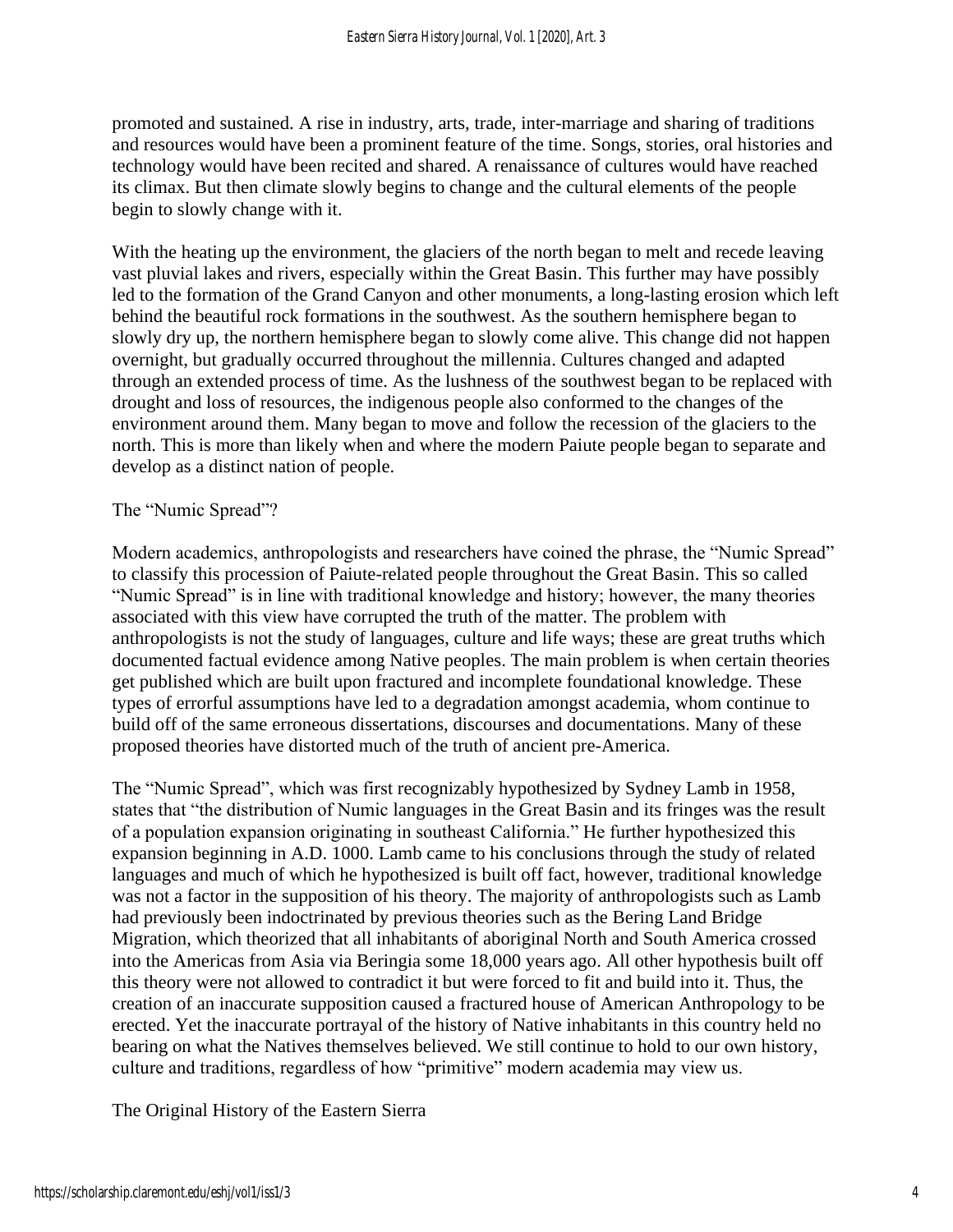So during this age, known as the early Holocene, while the great glaciers of North America continued to recede into the north around 10,000 years ago, some of the oldest origin histories of the Paiute and Paiute related people emerge. One must attempt to imagine these histories being acted out during this time period; at the same time when ice, floods, and the dispersion of human beings were taking place.

*Idza'a*, the Coyote, who was not an animal but was a supernatural person, was attracted to a woman whom lived with her mother on an island amid a vast sea. Though many turns of events (which shall be omitted), he was able to secure her as his wife. They consummated their union and eventually the woman became pregnant. Coyote's wife, however, never showed any sign of being pregnant, her belly never grew. The woman and her mother began to make a large basket, the kind that resembled a water tight jug. When the women had finished their construction of this magnificent basket, somehow through the use of their power, they caused the unborn children of Coyote and his wife to be placed within the jug, and then they sealed it. Coyote was commanded to take the basket to a special place before he opened it, to a place where its contents would thrive and be well adapted to. Coyote began his journey but soon his curiosity overwhelmed him and he opened the jug. A vapor shot out and into the sky spreading out in all different directions. These were his children. They became the different nations of surrounding people. Coyote began to weep; he was so upset with himself for losing all of his children. Then he began to hear a noise coming from the jug. He dumped it out and there were two children which had been left; a boy and a girl. They were the weakest and ugliest of the bunch but Coyote was very proud of them. They remained there in that land.

This oral history is not only recited by the Northern Paiute but also among the different branches of Shoshone, Southern Paiute and even neighboring unrelated tribes. Of course there are many different adaptations of the event, but all continue to keep such a source of origin.

Now as we move north along the Eastern Sierra Nevada Mountains, the Northern Paiute begin to narrate their own history since the great separation as they begin their procession as an individual people. One adaptation of the last history shows a very interesting note not contained in any others. It tells of a great wall of ice encountered which prohibited any more travel to take place into the northern sector. This same wall of ice is encountered in many other oral histories of the Paiute. This is not to be confused with the Sierra Nevada mountain range which continued to be glaciated on a large level until the recent past (recent in geological terms).

There was a lone beautiful woman which travelled from the south to the north. She travelled because she was desirous to escape the misfortunes of her past which lay in the deep south. She travelled until she came to a very large lake, in the center of which was an island. On the north side of this lake there was an enormous wall of ice which she could not cross over, so the woman was forced to stay there. The woman made herself a raft of tules and floated across the waters to this island and there she stayed, safe from the scary things that lived beyond the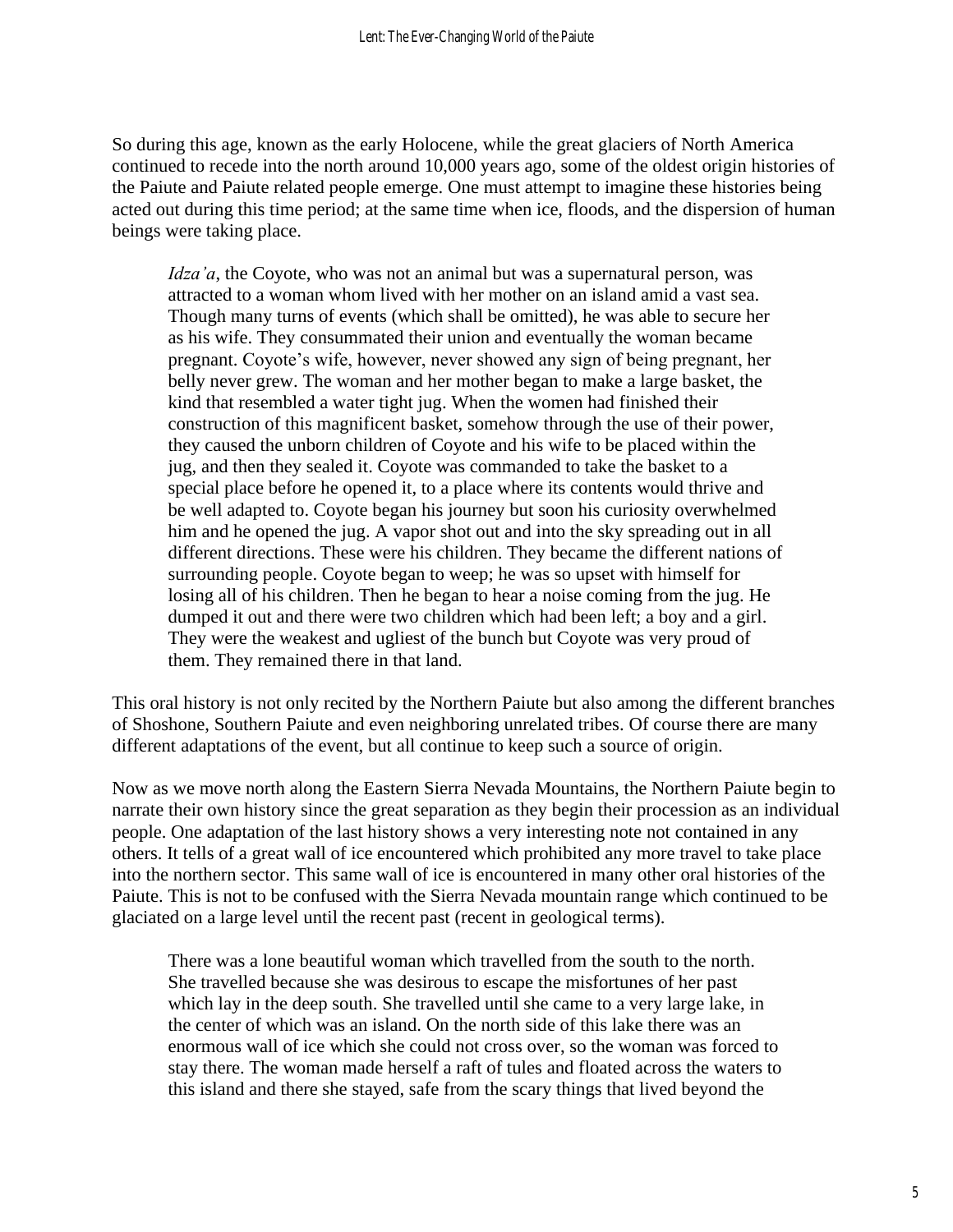lake. There were coyotes that lived near this wall of ice. She eventually married one. He was Coyote, but he was a man.

From this account of Paiute history arise many more branches of how this woman and Coyote began to populate this part of the country, as well as the many adventures their children faced. The lake in this citation is always referred to as modern day Mono Lake by the Paiutes. As life proceeded and time continued on, the children of this union became a larger body of people. This was also during the days when many spiritual beings, which the Paiute refer to as types of animals, lived amongst the people. During this great climax of procession a catastrophic event took place that wiped out almost all of life. The history is related as follows:

Rain came and continued to come. The waters of the river began to rise and rise higher and higher. The lakes began to fill with runoff and also rose higher and higher. People began to drown and to die, being carried away in the flood. As many people as were able to, ran to the tops of the hills. Many of these hills where the people sought refuge were also eventually flooded, and they all died. Only *Koodaggwa*, the sacred mountain of the Paiute, remained above the waters. The Sage Hen was there on this peak protecting the last of the flame from being extinguished. She covered it with her breast, which caused her feathers to be singed; there continues to be a black spot upon her breast from this event. The waters splashed upon the mountain and also caused her tail feathers to be pushed up; and they are still that way to this day. Many others had also escaped to *Koodaggwa*; their lives were spared. Eventually the rain ceased and little by little the waters went down. The animals and people which were saved aided the Hummingbird, which held a prominent role at this time, in the dispersing of seeds and the re-planting of the world. From this point on, many of the people remained in the high mountains for they feared to live in the valleys.

*Koodaggwa* is modernly referred to as Mount Grant. It continues to hold a prominent role in the creation histories of the Northern Paiute; all of which extensively go beyond this single account. Once the waters from this flood had receded and people had increased in population, more histories begin to arise. The people, for the most part, continued to live in the higher up hills. During this period, cannibalistic giants begin to emerge on a greater level, which held a dominant authority over the majority of people; also, histories relating to pine nuts, the seed of the *pinus monophyllia*, begin to show up. It was told that a large body of these spiritual animal type beings had set out to find pine nuts and bring them back to their own country. And so this large group headed out with *Isha*, the Wolf, as their leader. They travelled for many, many days until they arrived at an un-crossable wall of ice. It took the use of supernatural power for this group to move beyond this wall of ice and procure pine nuts and from there bring them back to this land here today. Scientists believe that pinion trees became established in the Bodie Hills around 5,000 years ago. Even though the exact date and times are extremely difficult and almost impossible to pinpoint, it does give us some sort of time frame to consider. Another time frame to keep in mind is that the biblical account of Noah's flood occurred some 4,500 years ago. Science and tradition rarely seem to agree. A humorous note is that science seems to be continuously updating their theories while oral, and documented, history remains continuous.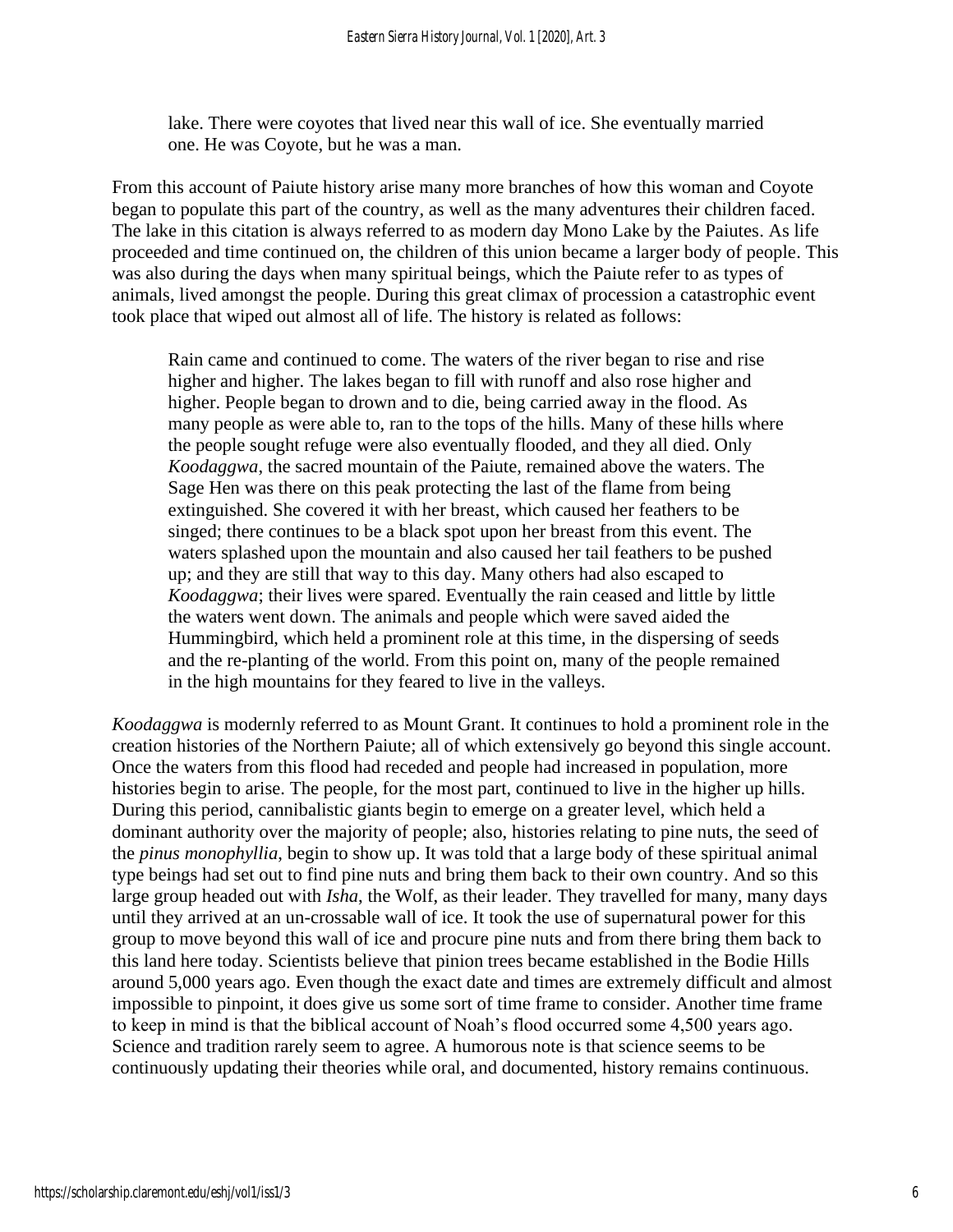This next historic reference originates in what is now known as the Bodie Hills. It is an extremely cut version, as are the rest, for the sake of time and space. Not only have the Paiute people of modern day Bridgeport preserved the integrity of this history as well as the others, but Paiute bands extending far into the north along the Sierra Nevada and beyond have also preserved it.

Coyote's children were gathered together after harvesting many pine nuts. They set in to celebrate. They began to gamble and to play the traditional Paiute stick game within a large house. They were full of joy and excitement, making much noise. There was one lady who sat outside because she was on her moon. She heard in the distance a cannibalistic giant approaching. She attempted to warn the gamblers but they ignored her; they continued to make much noise. The woman hid outside. The giant known as *Tsanahoho* came to house and killed all of the people. The woman escaped and travelled north into Sweetwater where she was encountered by another giant named *Puuwihi*. She escaped, through many avenues, as she followed the East Walker north. She encountered the vast land of mass bones lying around; victims of the ancient flood. She came to a large lake (within modern day Mason Valley NV) and there made a raft of tules and sailed away continuing north. She sailed through *Koosi-baa'a* (ancient Carson Lake) and eventually arrived at *Wani-koodaggwa*, a mountain east of present day Fallon Nevada. There she landed and began to walk. She came upon the home of a very powerful man, a great hunter and provider. The two were married and produced children, all of which grew to become the great Paiute nation. She was henceforth known as the Mother of the People and the man as the Father of the People.

From *Wani-koodaggwa*, Fox peak east of Fallon, the Paiute people began to spread into the surrounding country; north into Oregon, northeast into Idaho, east to the Shoshone Mountains, south to Mono Lake and into Owens Valley, southwest into Bridgeport, Antelope Valley and Yosemite, and west to Carson Valley, Truckee Meadows and Honey Lake. They began to fill the valleys that the ancestors had been afraid to inhabit; they lived along the great rivers and large pluvial lakes. There has not been an inch of earth which has not been touched by the presence of a Paiute for their knowledge and experience was vast in the early days. Take note in the history how the woman made a raft to float across a lake that once covered modern day Mason Valley. The antiquity of these histories is great. All people that originated from this first man and woman (of course not the very first), are the progenitors of the Paiute.

## Aboriginal Nations Other Than Paiute

In the course of the Paiute expansion from Mount Grant and Fox peak, no other races of Indigenous people were encountered such as the linguistically different Washoe and Pit River nations. In the west and southwest, the Yokut people of the western Sierra Nevada in modern day California were known since ancient times. There were however another group of people in the Great Basin which the ancient Paiutes referred to as their brothers; these were the *Sai*, or *Saidukadu*; the Cattail People. These brother people were said to have been the bad seed from the first mother and father; bad meaning they were very destructive, violent and warlike, some were even cannibalistic. Many of these people were said to have reddish colored hair also. In the beginning when the Father of the People separated his children, he placed one group near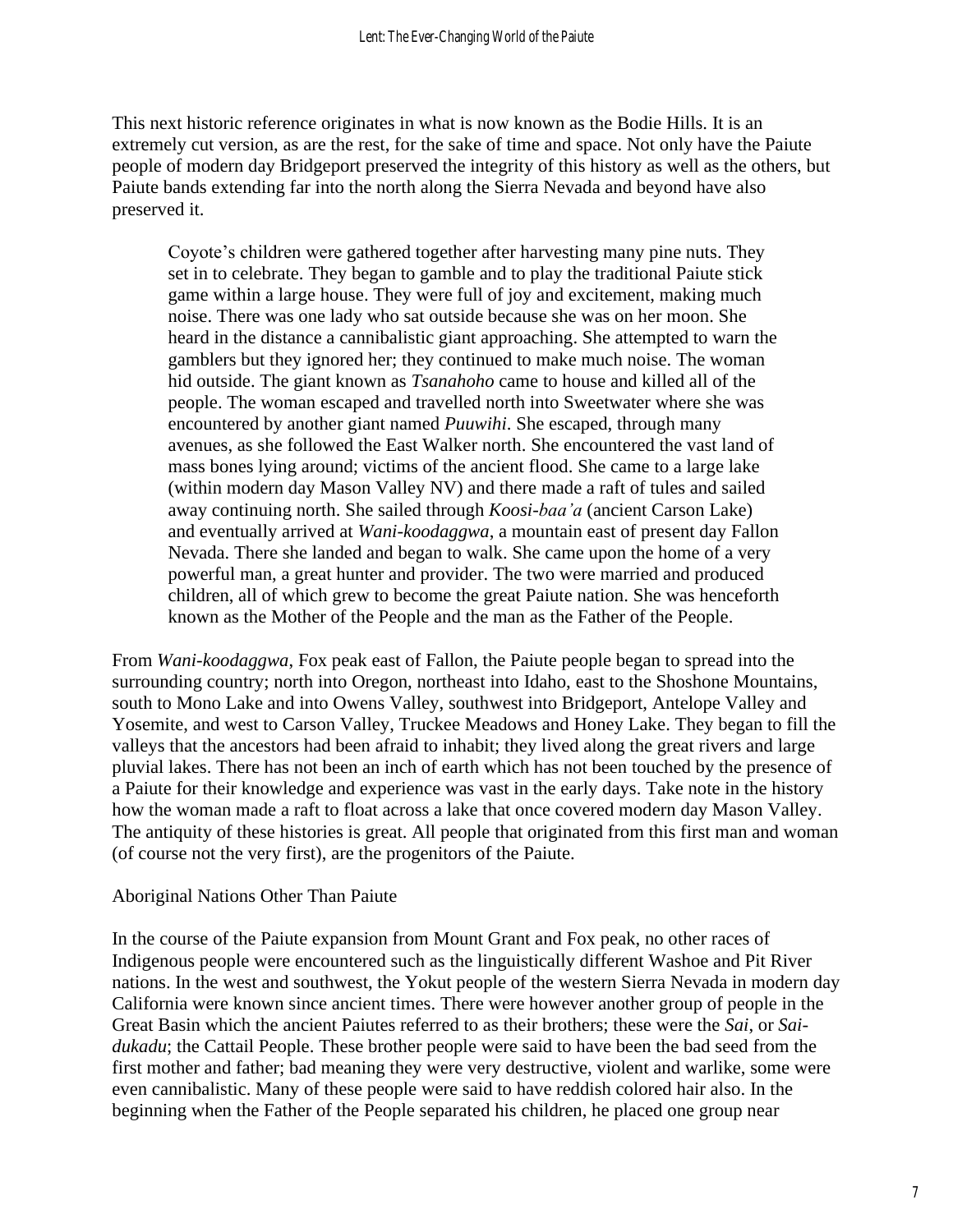modern day Lovelock Nevada; these were the *Sai*; the other group he placed near modern day Fallon Nevada; these are the Paiutes. These two groups grew and became large nations, they also became great adversaries of each other; many wars were fought amongst them. Eventually the Paiutes conquered the *Sai* and inhabited all the northern lands which the *Sai* had previously occupied. Some of these lands included the Truckee Meadows, Pyramid and Winnemucca Lakes as well as the Humbolt Sink (Lovelock Nevada) area. Even the Washoe, in their early creation histories, speak of these red haired people of modern day northern Nevada. Since the destruction of the original *Sai*, their name has been handed down to all northern area enemies of the Paiute. The name *Sai* is applied to the Pit River and Modoc nations of people in northern California and southern Oregon as well as to Umatilla and Nez Perce nations in northern Oregon and Washington.

Concerning the Washoe, they may have entered the Great Basin from the west at or near to the same time period after the Paiute expansion from Fox Peak. The center of their world was Lake Tahoe. The evidence of this Washoe intrusion into Paiute territory is the seemingly lack of singleness of origin histories; while at the same time they speak a very isolated language. Many of their oral citations are adapted Paiute histories such as "Coyote and the Water Bottle", the "Woman and the Giants," as well as the "Procession from Mount Grant." Many of their oral histories lack antiquity and thus reflect a shortage of long lasting presence in the area. Some researchers have suggested that the Washoe were the original inhabitants of the western Great Basin and that the Paiutes pushed them farther and farther west as they expanded; one of the reasons being is the singleness of their language. But this is not reflected in aboriginal oral histories. The Paiutes contain no creation of the Washoe and neither do the histories reflect any encounters with them in the early days. The Washoe creation histories however, speak of the Paiute always being present.

It may very well be assumed that when foreign tribes from the northwest began to intrude into northern California displacing many earlier settled people, the Washoe may little by little have been pushed east into the Sierras, as were the Maidu and Pit River tribes further north, where they survived and defended their stronghold of Lake Tahoe. This intrusion by northern tribes is very well reflected in the language diversity of California as well as in the oral histories of the earlier established Natives. One must also consider the time era when the Sierra Mountains began to become un-glaciated and were traversed and inhabited by people. All these geological events play a major role in the establishment of Indigenous Nations. The Washoe are known to be the aboriginal people of Lake Tahoe as the Paiutes are known to be the aboriginal people of the Eastern Sierra and the western half of present day Nevada. Of course Paiute borders went west beyond the Sierras and into the foothills near the Central Valley, but they circumvented Washoe lands. Any claim beyond these boundaries rely solely on suggestion and lack sufficient proof to be substantiated and published. The Paiute are the aboriginal people of this land.

One must truly consider the ground on which we walk and live; it holds a deep history that did not simply begin when Euro-Americans stepped foot on this Native soil. The expanse of our traditional land and vastness of our existence which has been integrated into the archive of the earth itself extremely predates the thoughts and developmental understanding of those who desire to categorize a living force into the four walls of western science's imagination. To visualize the truth, one must desire it and look beyond what has only been gazed upon through a clouded lens. One must look beyond self and pride to realize that everything one desires of